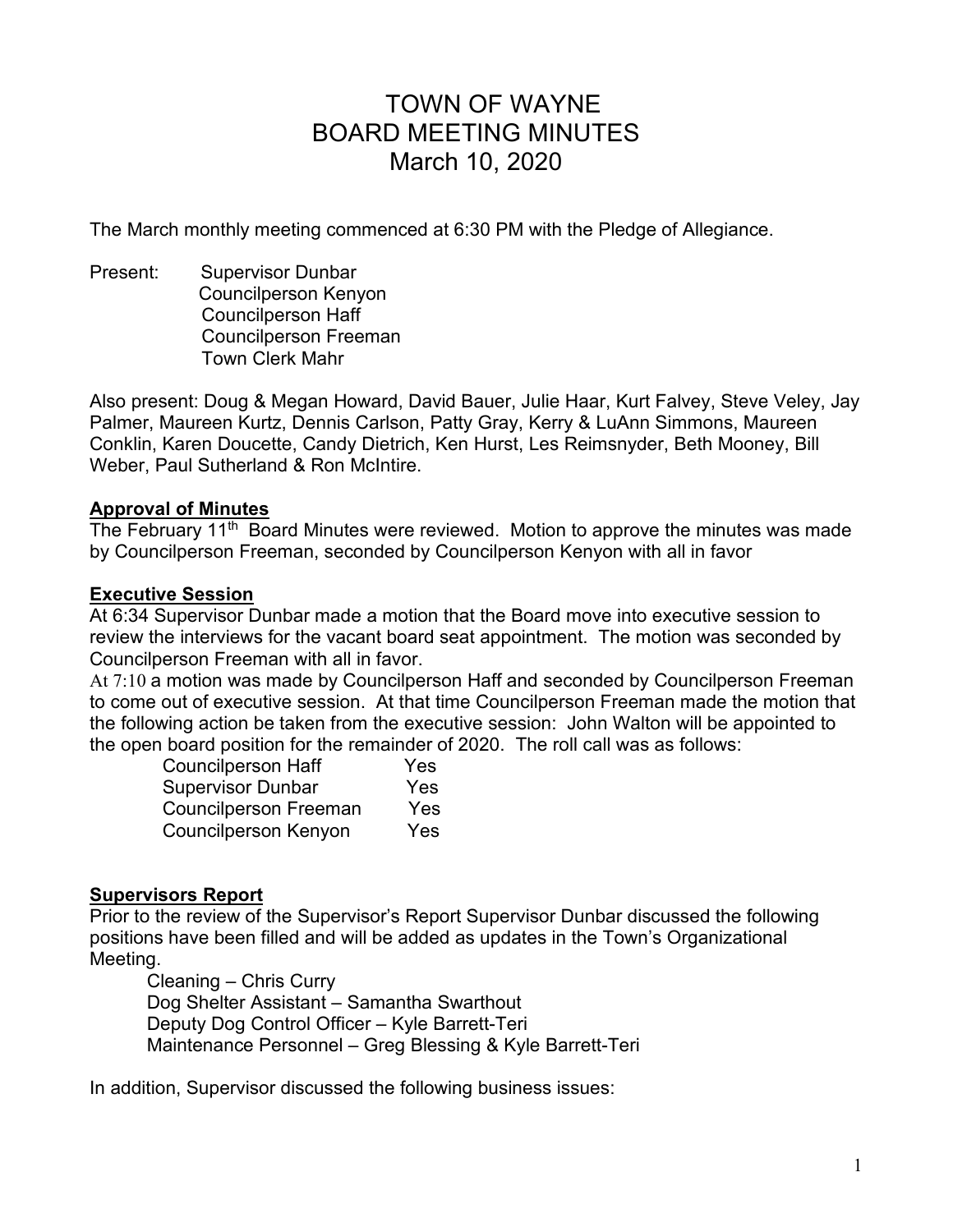1. Confidential Secretary – Supervisor Dunbar recommended the board approve a resolution to allow him to hire a confidential secretary to assist with his filing, records management, correspondence, administrative scheduling and for general assistance to town hall operations. Supervisor Dunbar felt there was more of a need for this position versus hiring a book keeper and also stated the potential pay and hours required would be within the 2020 Budget. In the Resolution Supervisor Dunbar made the motion and it was seconded by Councilperson Haff contingent on this position be only temporary for 2020 and be reassessed at the 2021 Organizational meeting. The roll call voting was as follows:

| <b>Councilperson Haff</b>    | Yes        |
|------------------------------|------------|
| <b>Supervisor Dunbar</b>     | <b>Yes</b> |
| <b>Councilperson Freeman</b> | No         |
| <b>Councilperson Kenyon</b>  | No         |

The Resolution was not passed.

- 2. Union Negotiation Supervisor Dunbar updated the status of the Highway union talks and the financial impact of negotiating a reasonable contract with health insurance. It is estimated that this will impact the budget by at least \$35,000. Supervisor Dunbar discussed some potential options for streamlining the Highway d General Fund budgets to address this potential requirement. The Union meeting scheduled for March 11<sup>th</sup> has been cancelled. The next meeting is tentatively scheduled for April 1.
- 3. Tractor Mower Purchase Supervisor Dunbar reviewed his discussion with Harter Secrest Associate Gregory Scholand regarding the Tractor Mower purchase approved at the January 21<sup>st</sup> special board meeting. Supervisor Dunbar stated Harter Secrest viewed the Tiger/Wildcat mower attachment as a non- contract purchase that could not be "piggy-backed" with the base tractor purchase. Since the cost was over the \$20,000 threshold, New York State General Municipal Law requires that the attachment go through a separate bidding process to be compliant. Based upon this input Supervisor Dunbar contacted Land Pro equipment to cancel the order. Supervisor Dunbar proposed that a cost benefit analysis be done re-evaluating the acquisition and that used equipment options should also be looked at. Supervisor Dunbar also said that former Highway Superintendent Dave Bauer, has volunteered to head up a sub-committee to evaluate used tractor alternatives. Councilperson Freeman suggested the Town also evaluate Source Well as an option for doing purchases. Supervisor Dunbar is to fill out an application for the Town to join up.
- 4. Records Recovery Investigation Supervisor Dunbar reviewed that he had been in contact with the Steuben County DA, the NYS Comptroller's investigator and the NYS Police chief investigator. The investigation is ongoing with NYS Comptroller's office being most active. Supervisor Dunbar also stated that County investigator, Noel Terwilliger, was provided with the names of the (3) current Town Board members and clarified that he had not spoken to any of them regarding pressing criminal charges. It appears it was another individual misrepresenting themselves as a Town board member. The name of the individual was not released.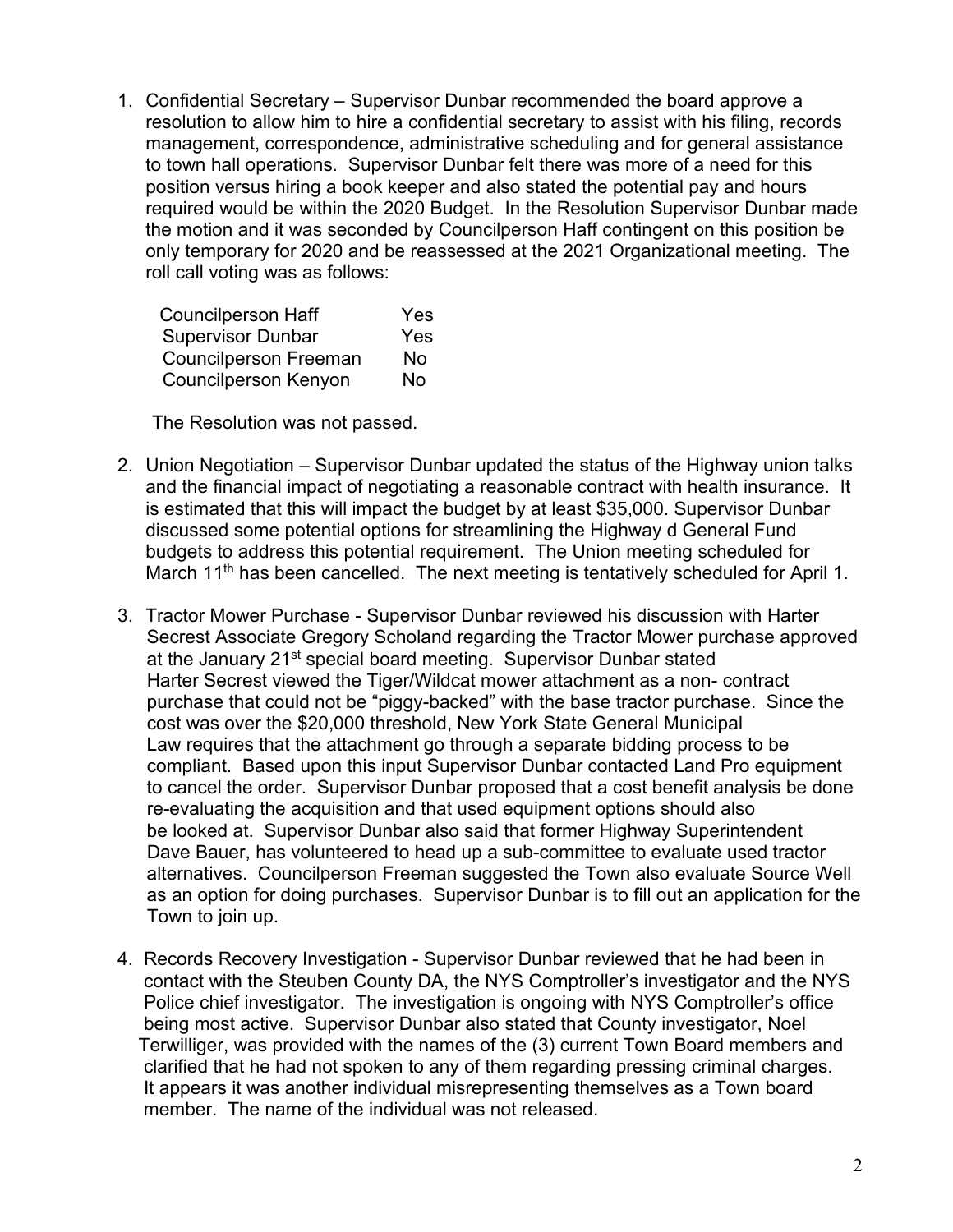- 5. Hunt Larson Engineering Comparison Supervisor Dunbar presented retainer proposals from both Hunt & Larson Engineering. In his opinion both firms have areas of expertise that the Town could benefit from. Neither retainer requires any initial cost. A motion was made by Councilperson Haff to sign both retainers, seconded by Councilperson Freeman with all in favor.
- 6. KWIC Update Supervisor Dunbar has been appointed to KWIC Chairman. Supervisor Dunbar is also going to question the Town of Wayne's subsidizing KLA with direct payments versus using a grant. Councilperson Haff asked why there are 61 overdue septic inspections on the monthly Watershed report and requested action be taken on this. Supervisor Dunbar to follow up.
- 7. NYSEG Hydro Property Supervisor Dunbar announced he would like to hold a Special information board meeting on March 19 at the Wayne Town Hall to discuss potential opportunity options for repurposing the NYSEG Hydro property and gather initial public input. Supervisor Dunbar envisions this to be a slow evaluation process that could involve multiple towns.

The supervisor's report and trial balances for February were reviewed. Councilperson Freeman questioned why the numbers from the various reports don't match. Supervisor Dunbar felt it was a timing issue on when tax deposits were made. Councilperson Haff asked if there was any further clarification on why the Trust & Agency line item was zero. Supervisor Dunbar said since the funds going in and out of that line were a wash it did not really need to be reported. There was no motion made or action taken to approve the Monthly Supervisor's Report.

Supervisor Dunbar recommended the board approve a resolution to adopt Budget modifications to transfer monies from the A909 Fund Balance to:

A1680.1 Web Hosting A1354.8 Director of Finance Contractual A1420.4 Attorney Contractual A1410.47 Town Clerk Advertising A3510.45 Control of Dog Supplies A4025.48 Water System Supplies

The Roll Call was as follows:

| <b>Councilperson Haff</b><br>Yes    |
|-------------------------------------|
| <b>Supervisor Dunbar</b><br>Yes     |
| <b>Councilperson Freeman</b><br>Yes |
| Councilperson Kenyon<br>No          |

Supervisor Dunbar also reviewed (2) other potential upgrade projects for the Town Hall which could improve productivity and possibly reduce costs:

- New Network Printer/Scanner/Copier for electronic shared document management
- Phone System Upgrade for VOIP

# **Clerks Report**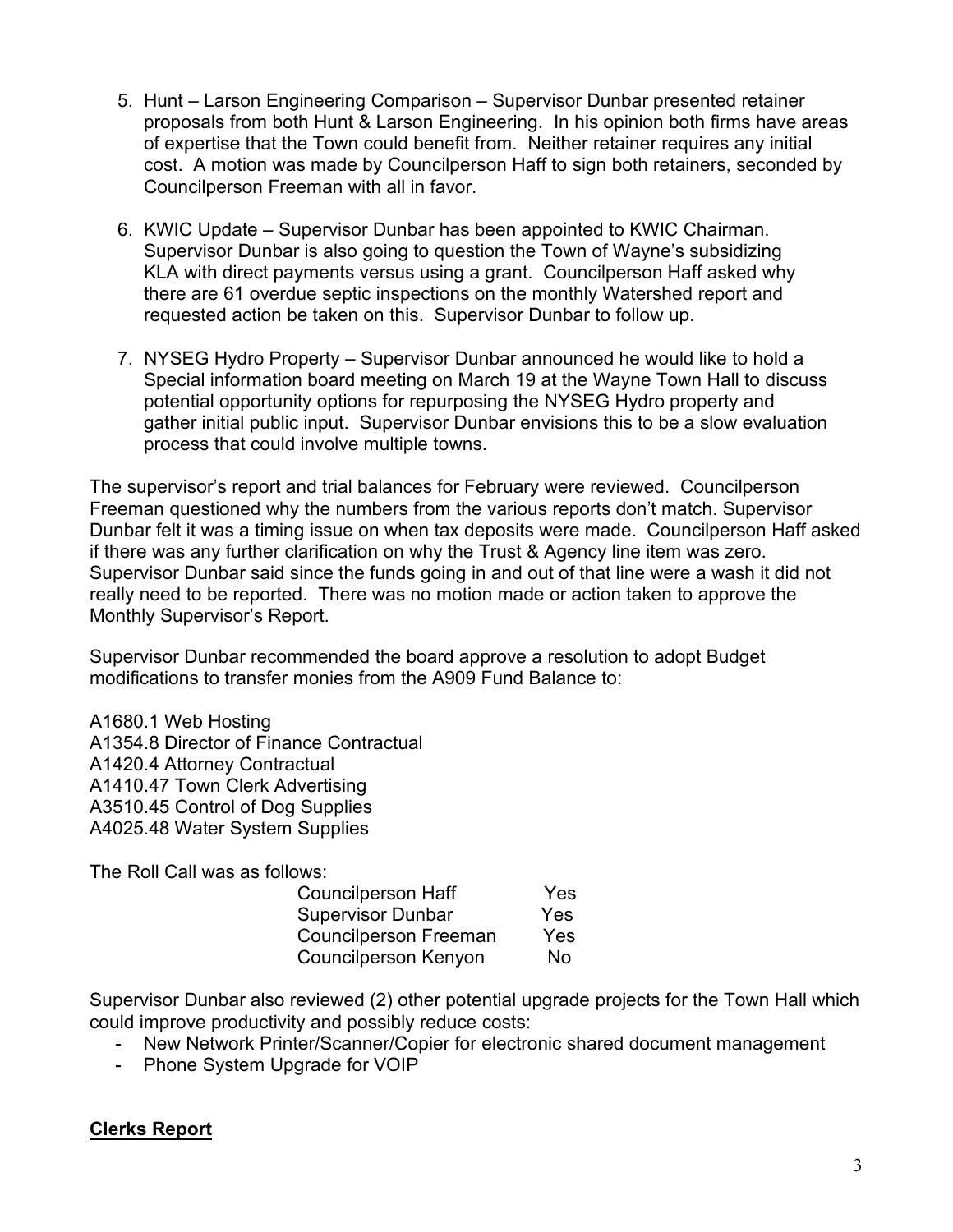The Clerk's monthly report for February 2020 was presented with no discussion. Motion to approve the Clerk's Report was made by Councilperson Haff and seconded by Councilperson Kenyon with all in favor.

Abstract 3 Vouchers submitted were broken down by:

| • General Account | Vouchers $52 - 80$ | \$24,212.74 |
|-------------------|--------------------|-------------|
| • Highway Account | Vouchers 14 - 27   | \$18,106.03 |
| • Keuka Lighting  | Voucher 2          | 239.85      |

Supervisor Dunbar reviewed the requirement that certain people that work for the Town should be transferred from 1099 status to the Town payroll. To reflect this change the following vouchers will be deleted from the General Fund in Abstract 3: 64, 65, & 73. The individuals effected will be paid via payroll time sheets not by voucher. Clerk Mahr to make the correction to the Abstract. Councilperson Haff asked what is the potential cost impact this change would be to the Town Supervisor Dunbar to follow up. Motion to approve Abstract 3 subject to the voucher changes was made by Councilperson Haff and seconded by Councilperson The voting was as follows:

| <b>Councilperson Haff</b>    | <b>Yes</b> |
|------------------------------|------------|
| <b>Supervisor Dunbar</b>     | Yes        |
| <b>Councilperson Freeman</b> | <b>Yes</b> |
| Councilperson Kenyon         | No         |

## **Tax Update**

Clerk Mahr updated the 2020 property tax collections as of February  $29<sup>th</sup>$ . \$2,273,051.71 has been collected of which includes \$847.50 is in penalties. \$247,262.34 remain outstanding. The Wayne Fire Department, Keuka Lighting, General Fund and Highway accounts have all been paid. Letters will be sent out next week to the taxpayers whose invoices are still outstanding.

### **Assessor**

Assessor Report was reviewed with no discussion. Clerk Mahr presented a Resolution to restate the Board of Assessment Review members term expirations. Motion was made by Councilperson Haff and seconded by Councilperson Kenyon that the following member expiration terms be restated Bill Mahr term be reappointed.

| <b>Jay Palmer</b>   | 2022 |
|---------------------|------|
| <b>Janet Nykiel</b> | 2023 |
| <b>Bill Mahr</b>    | 2024 |

The voting was as follows:

| <b>Councilperson Haff</b>    | Yes        |
|------------------------------|------------|
| <b>Supervisor Dunbar</b>     | Yes        |
| <b>Councilperson Freeman</b> | Yes        |
| Councilperson Kenyon         | <b>Yes</b> |

### **Justice Report**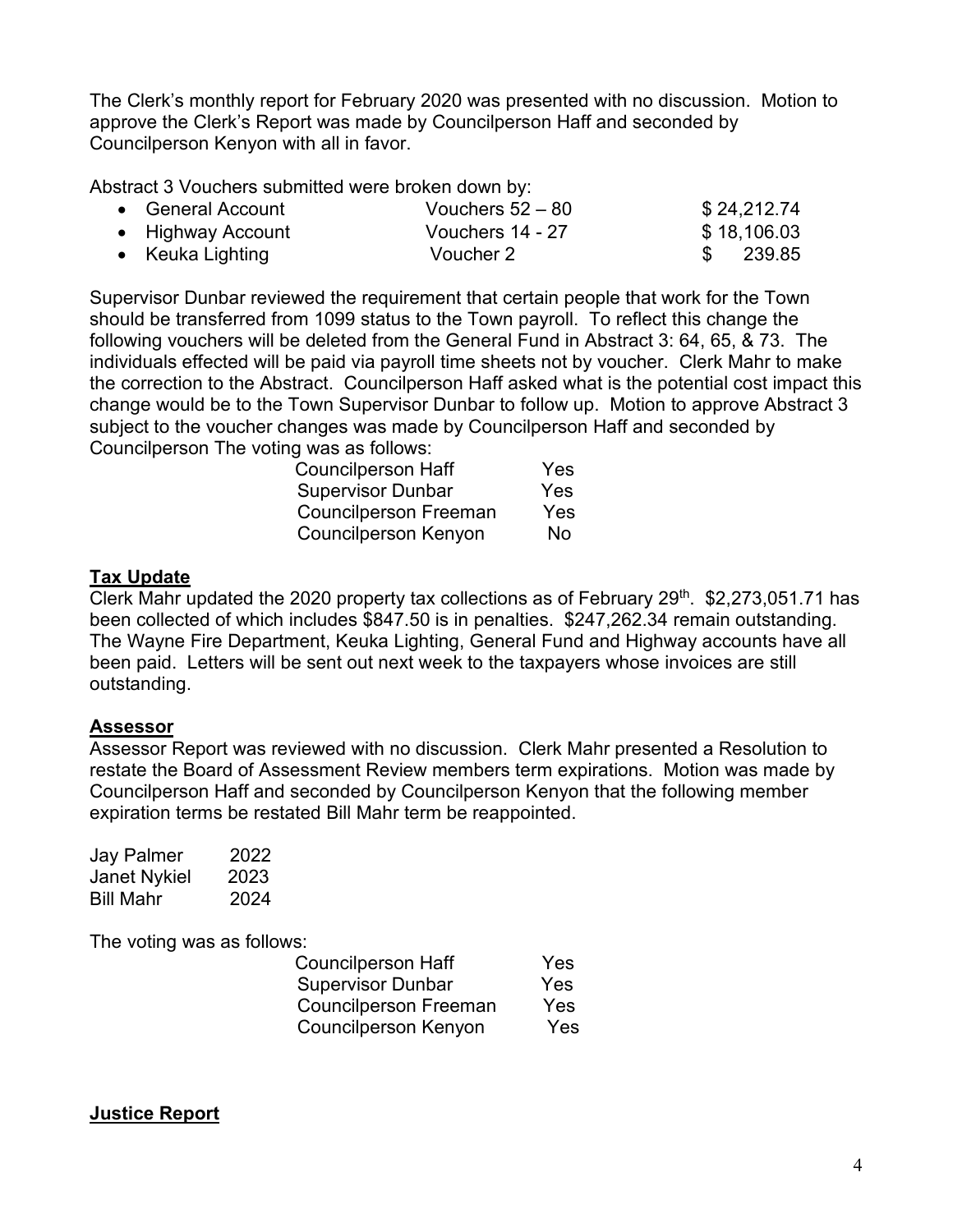Justice report was reviewed with no discussion.

### **Highway Superintendent Report**

Highway Superintendent Doug Howard discussed journal activities for the month of February primarily with regards to snow plowing, sanding and salting. 875.5 gallons of fuel was used. A motion was made by Councilperson Haff to purchase the back-up parts for the Town water system at the \$921.00 quoted by RAFA systems. The motion was seconded by Councilperson Kenyon with all in favor. Supervisor Howard also expressed his concern over the delay in prepaying Goodrich and Wilbri for the snow plow repair. The delay was compounded by the fact that the checks were not signed and this led to significant vendor dissatisfaction.

#### . **Code & Zoning Officer**

Review of monthly report was presented with no discussion.

There was no Zoning Board Meeting since November so the minutes from that meeting are still in draft mode. There was no Planning Board held this month so the January meeting minutes are also in draft mode.

### **Watershed**

The monthly report was reviewed with no additional discussion aside from the 61 past due inspections.

### **Dog Control Officer**

The monthly report was reviewed with no discussion. Dog Control Officer Howard presented the updated proposed Dog Laws for the Town. Supervisor Dunbar will send to Harter Secrest for review. DCO Howard also expressed her concerns about the lack of responsiveness Supervisor Dunbar has been giving to her voicemails and emails. In particular DCO Howard questioned the hiring of a Deputy DCO without her input or interviewing the candidate. Supervisor Dunbar responded by referring to the Town law statues that supported the actions he took in fulfilling the position and that he would provide the contact information for the Deputy DCO. Councilperson Kenyon referenced that some additional construction modifications still need to be done at Town Dog Shelter. Greg Blessing to address.

### **History**

Review of monthly report was presented with no discussion.

### **Web Statistics**

Review of monthly report was presented with no discussion.

# **Public Comments**

Mrs. Maureen Kurtz expressed her concerns about the Town not hiring a bookkeeper. Mrs. Kurtz stated that reopening 2019 books and closing them with an additional Abstract 14 was a mistake because it modified the 2019 budget which caused issues with the year end AUD. . Until that action was taken the books that were closed in 2019 were balanced. Mrs. Kurtz voiced concern that the Supervisor Reports are not accurate now because they don't properly balance to the Town's bank statements. In addition, Mrs. Kurtz volunteered her time to work